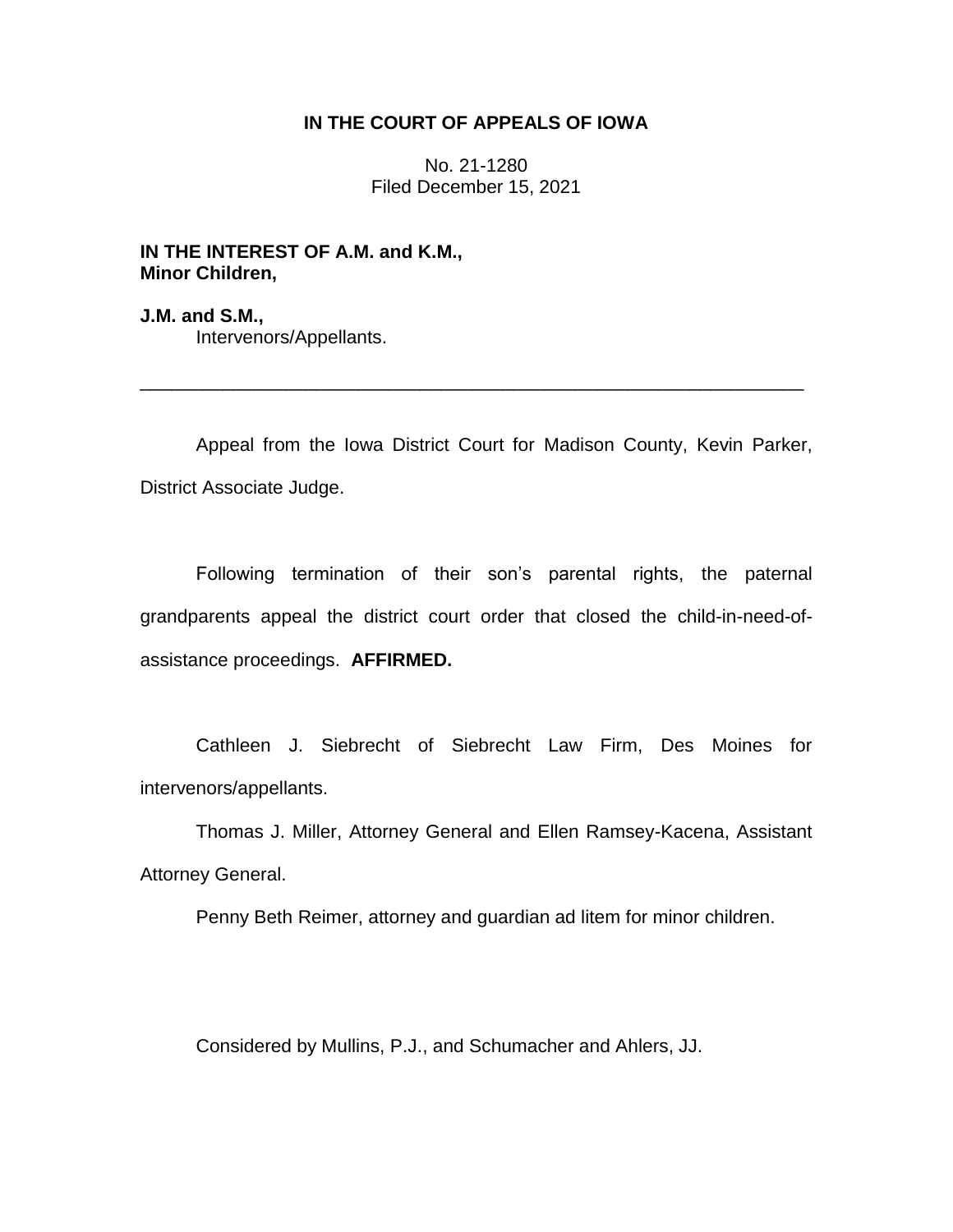### **SCHUMACHER, Judge.**

Following termination of their son's parental rights, the paternal grandparents who intervened in the child-in-need-of-assistance (CINA) proceedings appeal the district court decision closing the CINA case after the minor children were adopted by their maternal grandmother. We find the court properly closed the CINA proceedings. The paternal grandparents were not entitled to notice of the adoption proceedings, and therefore a lack of notice to the paternal grandparents is not a reason to keep the CINA proceedings open. We affirm the decision of the district court.

### **I. Background Facts & Proceedings**

The intervenors are the parents of J.M., an adult male. J.M. is the father of A.M., born in 2012, and K.M., born in 2014. In 2019, the father murdered the children's mother in her home. The children were in the home at the time of the murder. The father was incarcerated, and A.M. and K.M., along with the mother's third child, S.M., born in 2016, were placed in the care of the maternal grandmother.<sup>1</sup> All three children have remained with the maternal grandmother since their mother's death. A June 2019 adjudication order formally placed the children in the care of the maternal grandmother under the supervision of the Iowa Department of Human Services (DHS).

On July 15, the paternal grandparents filed an appearance in the CINA proceedings. They moved to intervene and asked to have the children placed in

<sup>&</sup>lt;sup>1</sup> S.M. is not the biological child of J.M.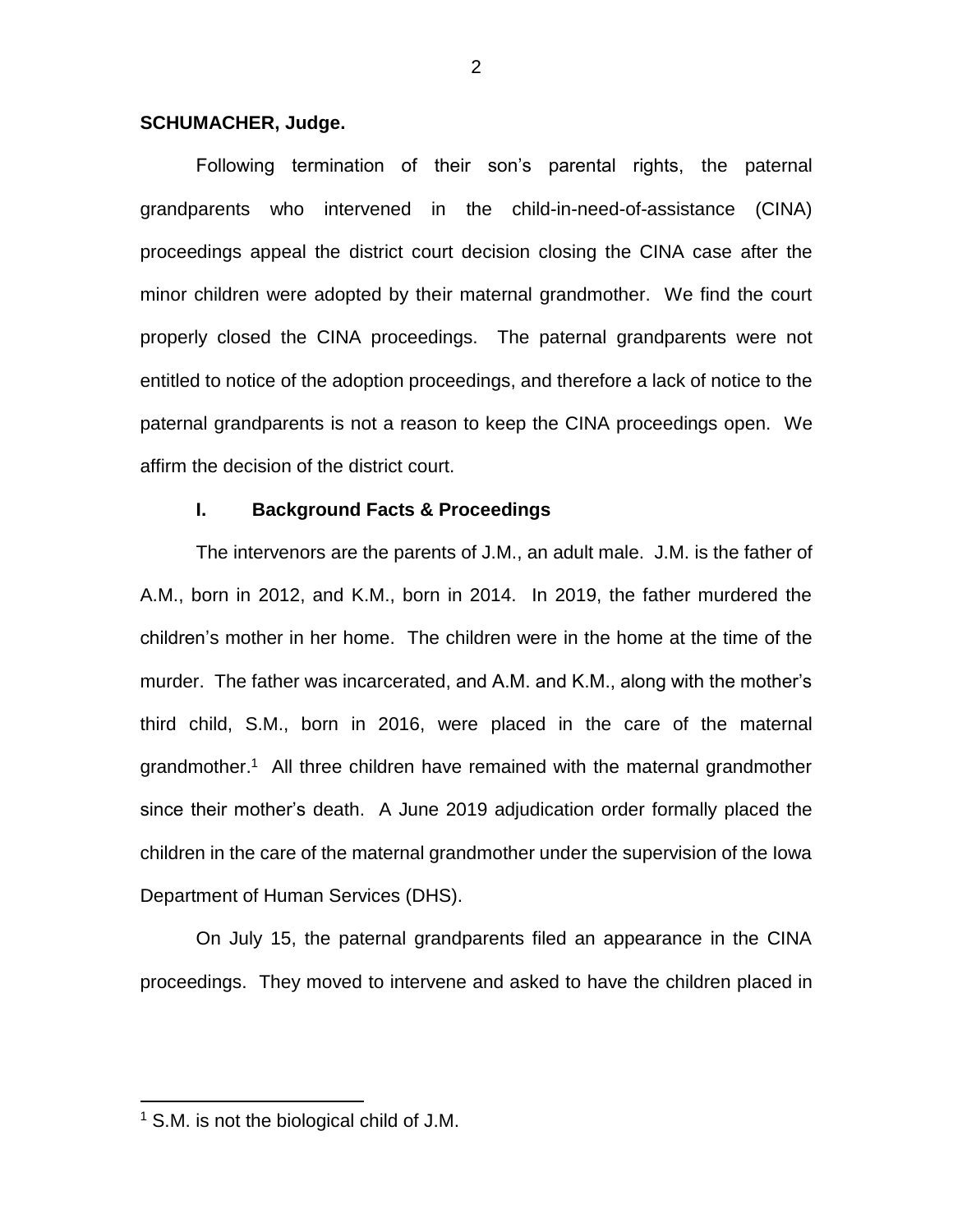their care. The district court granted the motion to intervene. On August 15, the maternal grandmother moved to intervene. This motion was also granted.

In the CINA disposition order the juvenile court found:

The testimony and evidence proves these children are trauma bound. In just two months the children have experienced unimaginable pain: two of the children were sexually abused; all three of the children horrifically lost their mother, likely at the hands of [the father]. Separating these children under these circumstances is NOT in their best interests.

The court determined it would not be in the children's best interests to move them from the care of the maternal grandmother to the paternal grandparents. The court found the children were in familiar surroundings with the maternal grandmother, who lived next door to their former home. The court found it would be detrimental to the children to move to a new home and new school district.<sup>2</sup> The court was also concerned because the paternal grandmother accepted telephone calls from the father while the children were present.

The paternal grandparents filed a motion for a custody evaluation. The request was denied by the district court. On January 20, 2020, a review order continued the children's placement with the maternal grandmother. The paternal grandparents were granted visitation at the discretion of DHS.

The issue of the placement of the children was raised again in a permanency review hearing in June. On July 10, the district court ruled the children should remain with the maternal grandmother under the supervision of DHS. The

 $2$  It would also be detrimental for A.M. and K.M. to be separated from their sibling S.M. The paternal grandparents are not biologically related to S.M.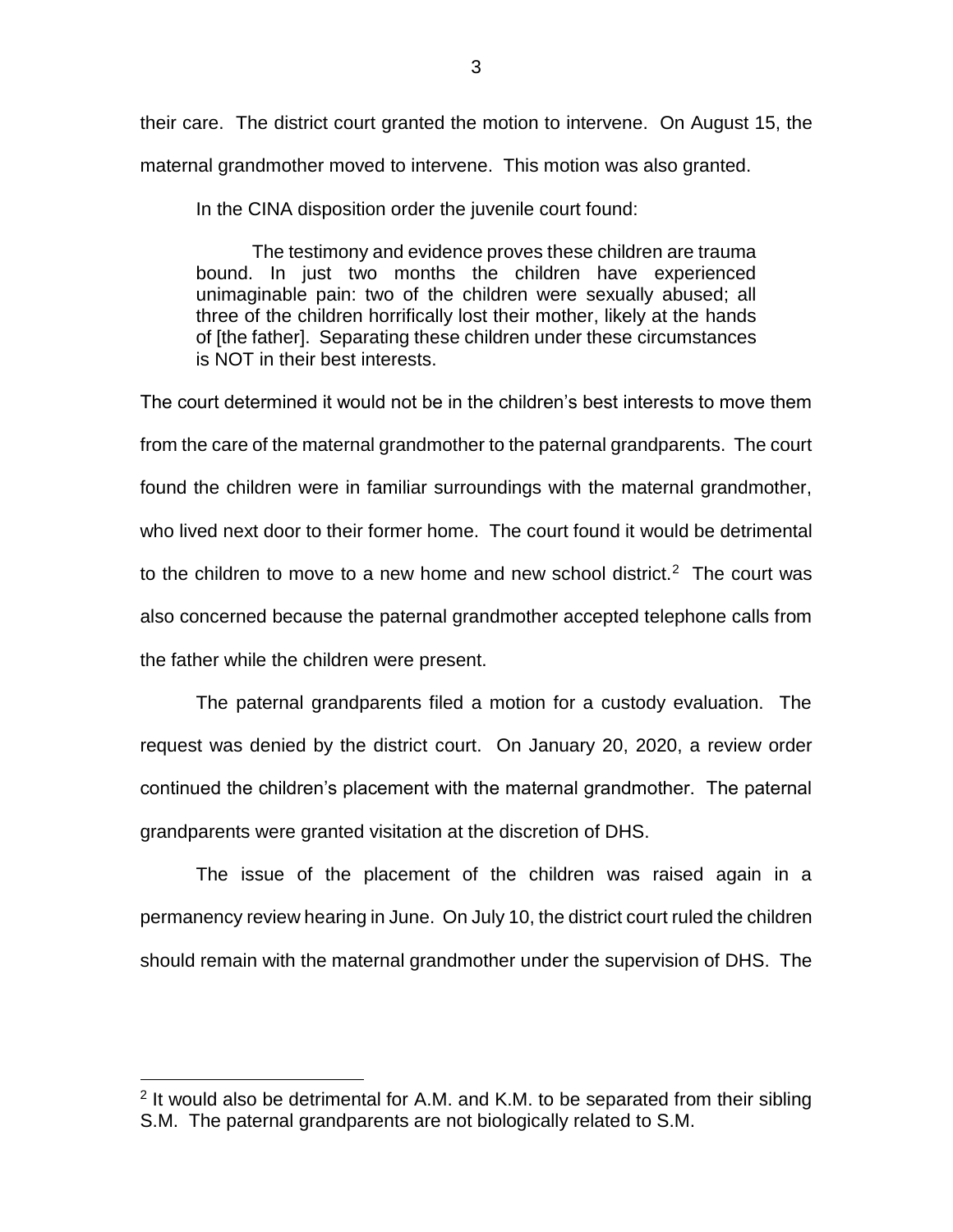court also stated, "Temporary legal custody of the children shall be with the [DHS] for purposes of adoption."<sup>3</sup>

The father's parental rights were terminated in July. *See In re A.M.*, No. 20- 1005, 2020 WL 7021573, at \*2 (Iowa Ct. App. Nov. 30, 2020). The termination was affirmed on appeal. *Id.* at \*4.

On June 2, 2021, the State filed a motion requesting the closure of the CINA proceedings. The paternal grandparents resisted the State's motion. The paternal grandparents' motion outlined that they had inquired whether an adoption petition was filed and "[i]t came to our attention today that a private adoption has indeed been filed and the final hearing is tomorrow morning." The paternal grandparents asserted they were entitled to notice of the adoption proceedings and had the right to intervene in those proceedings. They pointed out they were relatives of the children and that a home study found they were suitable parties to adopt the children.

On June 3, the district court entered an order closing the CINA proceedings. The court also entered an order stating the adoption was completed and that the paternal grandparents' motion claiming they should have received notice of the adoption proceedings was moot. The paternal grandparents filed a motion under Iowa Rule of Civil Procedure 1.904(2). The district court denied the motion, finding, "It is contrary to the best interests of the children to upset the adoption decree and

 $\overline{a}$ 

4

 $3$  The paternal grandparents appealed the district court's order. The Iowa Supreme Court determined the matter should be treated as an application for an interlocutory appeal and denied the application. Procedendo issued on September 30, 2020.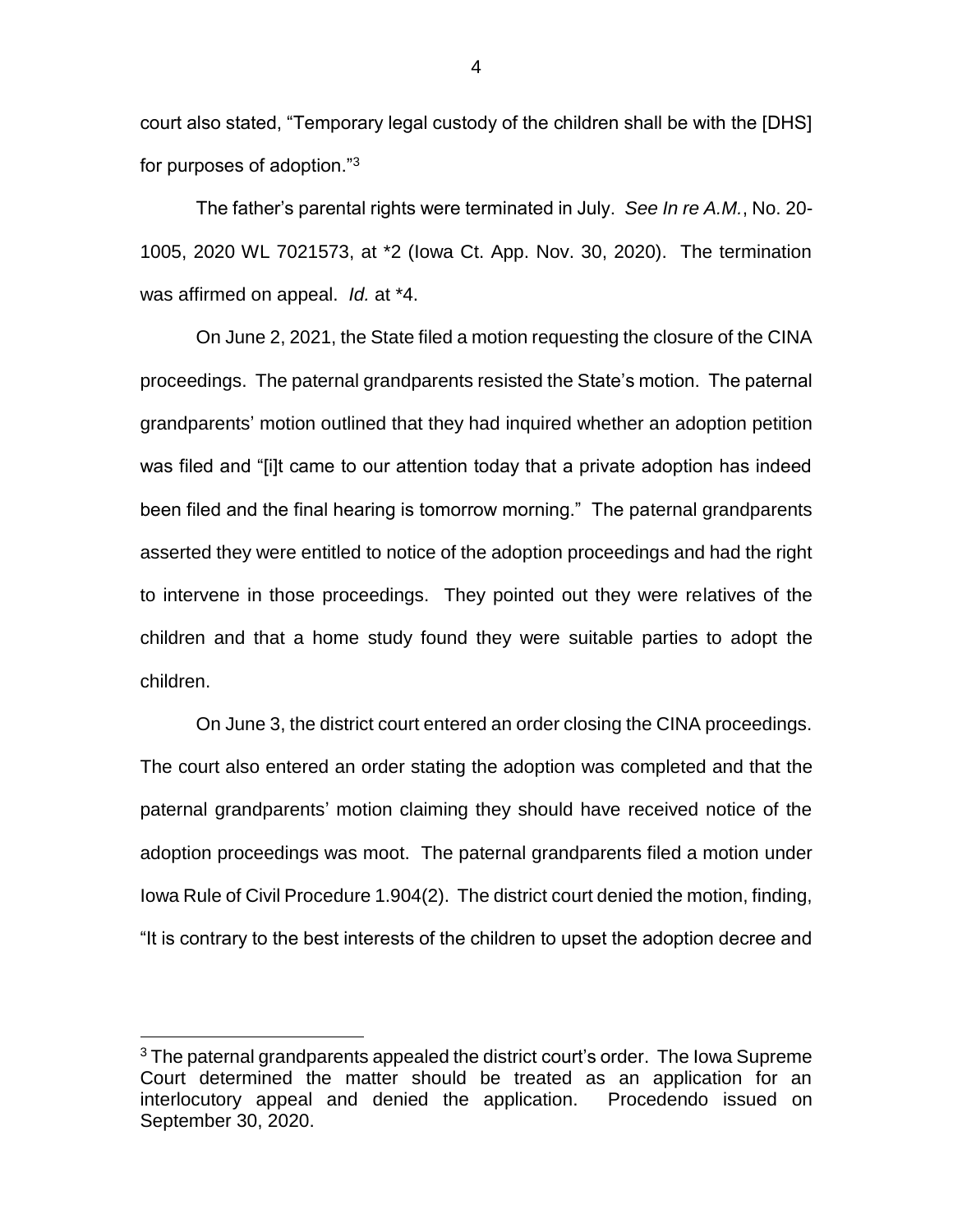permanency review order." The paternal grandparents appeal the district court orders.

# **II. Standard of Review**

The juvenile court's decisions in CINA proceedings are reviewed de novo.

*In re L.H.*, 904 N.W.2d 145, 149 (Iowa 2017). We are not bound by the factual

findings of the juvenile court, but we give weight to those findings. *In re J.S.*, 846

N.W.2d 36, 40 (Iowa 2014)*.* The court's "determinations must be based upon clear

and convincing evidence." *Id.* at 41. Our primary consideration is the best interests

of the children. *In re D.S.*, 563 N.W.2d 12, 14 (Iowa Ct. App. 1997).

## **III. Discussion**

The paternal grandparents claim the district court should not have closed

the CINA proceedings. The closure of CINA proceedings is governed by Iowa

Code section 232.103(4) (2019):

The court may modify a dispositional order, vacate and substitute a dispositional order, or terminate a dispositional order and release the child if the court finds that any of the following circumstances exist:

a. The purposes of the order have been accomplished and the child is no longer in need of supervision, care, or treatment.

b. The purposes of the order cannot reasonably be accomplished.

c. The efforts made to effect the purposes of the order have been unsuccessful and other options to effect the purposes of the order are not available.

d. The purposes of the order have been sufficiently accomplished and the continuation of supervision, care, or treatment is unjustified or unwarranted.

CINA proceedings may be closed if the court finds the purposes of the CINA

proceedings have been accomplished and the child is no longer in need of the

court's supervision. Iowa Code § 232.103(4)(a); *see also In re L.F.*, No. 21-0002,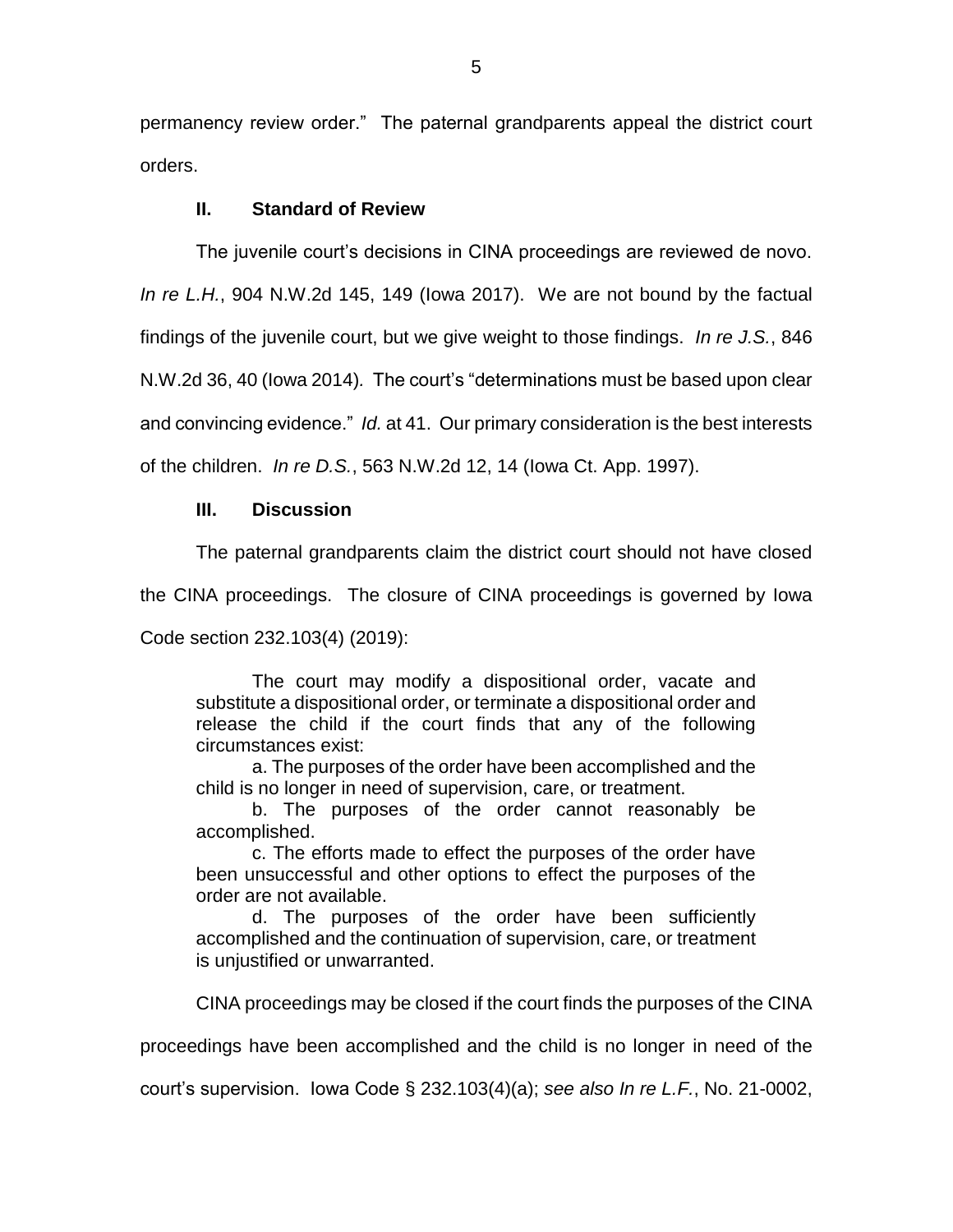2021 WL 1400086, at \*4 (Iowa Ct. App. Apr. 14, 2021) (finding a CINA action should not be dismissed because "the purposes of the CINA adjudication have not been accomplished and [the child] remains in need of juvenile court supervision").

The paternal grandparents do not dispute whether the children need continuing supervision by the court. They contend the CINA proceedings should not be closed because the parties to the proceedings should be required to give them notice of the adoption proceedings and the paternal grandparents should be given consideration in the determination of which family should adopt the children.

Under section 232.103(4), the failure of the parties in a CINA proceeding to give notice of a different proceeding is not a reason to keep the CINA proceeding open. The arguments raised by the paternal grandparents do not relate to the factors in section 232.103(4). *See In re D.D.*, 955 N.W.2d 186, 195 (Iowa 2021) (noting the purpose of section 232.103(4) is to terminate CINA proceedings when continuation of "supervision, care, or treatment" of children is no longer needed).

Furthermore, the paternal grandparents are not parties entitled to notice of the adoption proceedings under section 600.11(2)(a). 4 *See In re Adoption of K.T.*,

<sup>&</sup>lt;sup>4</sup> The parties who must receive notice of an adoption petition are listed in section 600.11(2)(a):

<sup>(1)</sup> A guardian, guardian ad litem if appointed for the adoption proceedings, and custodian of, and a person in a parent-child relationship with the person to be adopted. This subparagraph does not require notice to be given to a person whose parental rights have been terminated with regard to the person to be adopted.

<sup>(2)</sup> The person to be adopted who is an adult.

<sup>(3)</sup> Any person who is designated to make an investigation and report under section 600.8.

<sup>(4)</sup> Any other person who is required to consent under section 600.7.

<sup>(5)</sup> A person who has been granted visitation rights with the child to be adopted pursuant to section 600C.1.